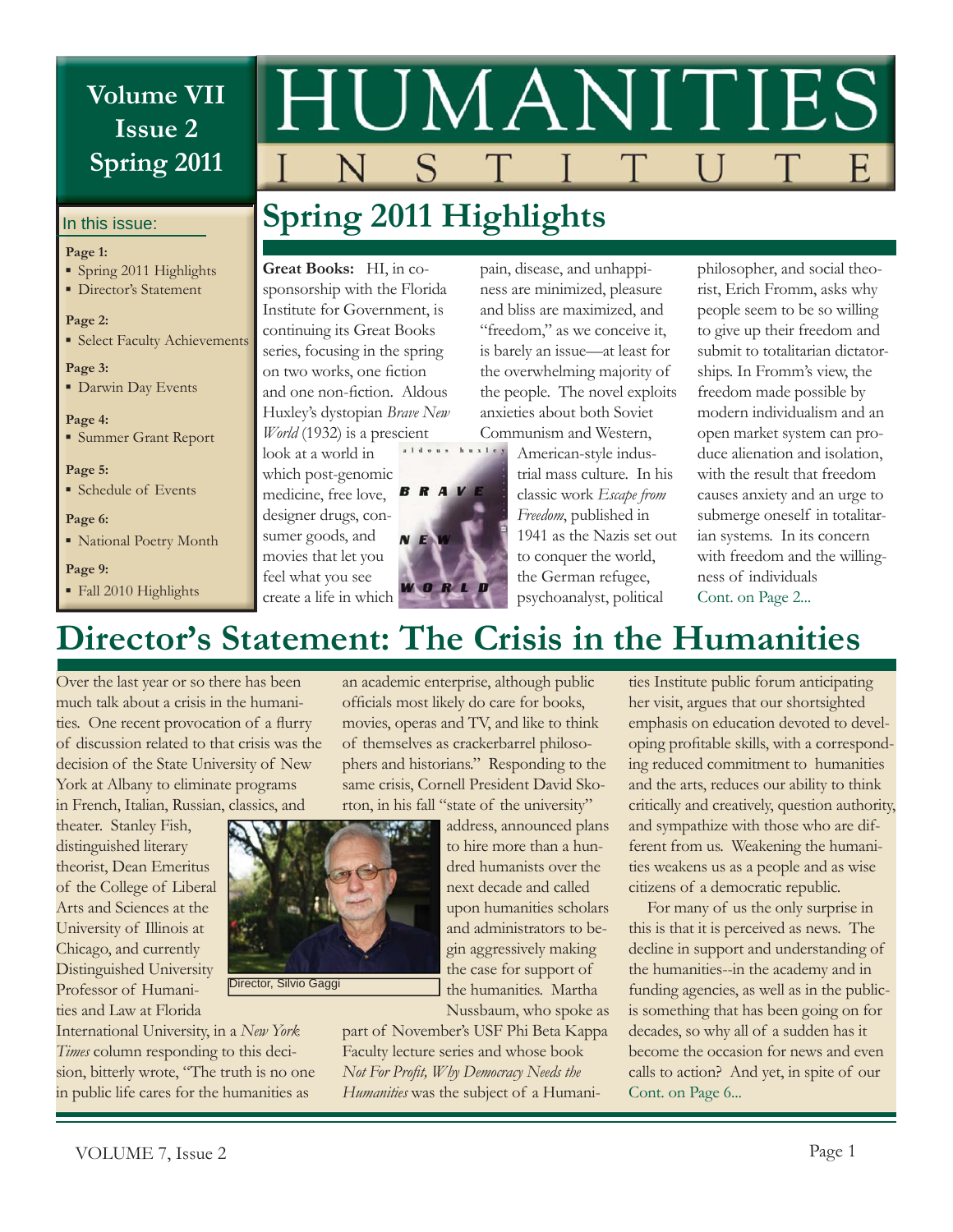Spring Highlights Cont. from Pg. 1 to relinquish their freedom, *Escape from Freedom* can be read as a gloss on *Brave New World*. **Rick Wilber** (Mass Communications) will introduce and lead a discussion of *Brave New World*, and **Charles Guignon** (Philosophy) will do the same for *Escape from Freedom*.

**Film Series:** In co-sponsorship with the Psychoanalytic Society of Tampa Bay, HI is also continuing its "Developing Passions" film series, begun in the fall. Four film screenings are scheduled, and each will be discussed by a panel consisting of at least one clinician and at least one scholar. The clinician will provide a psychoanalytic interpretation of the film and the scholar will discuss it as a work of cinematic art, treating its style, themes, and cultural significance. These films and discussions will help clarify each film's artistic value as well as its representation of individuals struggling to realize their passions. Films scheduled for the spring are *Kiss of the Spider Woman* (Brazilian-American), *Better than Chocolate* (Canadian), *Aviva My Love* (Israeli), and *Hiroshima mon amour* (French).

**Keith Knight:** One of the Humanities Institute's first events this spring will be a presentation by cartoonist, Keith Knight. Knight, an African-American artist who is "bringing the 'funny' back to the funny pages," will be at the Marshall Center, room  $\forall$ h)in $\bm{k}$ THAT WHICH WE CAIL<br>a rose, By any other<br>name would smell as sweet!! "Shakespeare in<br>The Park" hasn't been The same Since The City cvT alīs funding!!

for their infusion of satire, cultural and political critique, and humor. They address serious current events, including issues of race, economics, and gender but do so with incredible wit and artistic style. Progressive and edgy, Knight's comics have appeared in the *Washington Post, San Francisco Chronicle,* 

> *Salon.com, Ebony, ESPN the Magazine, L.A. Weekly, MAD Magazine,* and the *Funny Times*. Aaron McGruder, creator of "The Boon-Cont. on Page 7...

2707 at 3:00pm. His comics have been widely published and critically acclaimed

# **Selected Faculty Awards and Achievements**

USF Humanities faculty have been exceptionally productive over the past year. The Humanities Institute is proud to highlight the following, very selective, list of honors and accomplishments. Consult our website for others!

At the 2010 USF Faculty Honors and Awards Reception, the Outstanding Research Achievement Award was designated to **Elizabeth Bird** (ANT) and **Carolyn S. Ellis** (COM). **Ambar Basu** and **Lori Roscoe** (COM), **Danielle Dennis** (COE), **Judith Bryant** (PSY), **Nicole Discenza** and **Marty Gould** (ENG) won Outstanding Undergraduate Teaching Awards.

In the **Department of Communication, Art Bochner, Eric Eisenberg**, and **Carolyn Ellis** were included in the "75 outstanding scholars from across the discipline" to offer "Scholars' Office Hours" at the National Communication Association in November in San Francisco. **Kenneth Cissna**, with co-editor Lawrence Frey (U. of Colorado), won the 2010 Distinguished Award for an Edited Scholarly Book from

the Applied Communication Division of the National Communication Association. **Mariaelena Bartesaghi** co-authored "Understanding Social Networking: The Benefit of Discourse Analysis" in Cook and Farmer's *Using Qualitative Methods in Action Research.* **Elizabeth Bell**'s invited article "Operationalizing Feminism: Two Challenges for Feminist Research" appeared in *Women & Language*. **Art Bochner** published "Resisting the Mystification of Narrative Inquiry: Unmasking the Real Conflict between Story Analysts and Storytellers" in *Sociology of Health and Illness.* **Garnet Butchart** published "The Exceptional Community: On Strangers, Foreigners, and Communication" in *Communication, Culture & Critique.* **Rachel Dubrofsky**'s book, *The Surveillance of Women on Reality Television: Watching the Bachelor and the Bachelorette*, is in press with Lexington Books. **Eric Eisenberg** and **Barbara Bennington** were featured presenters at the 8th Annual Aspen Conference: Engaging Communication in Practice. **Carolyn Ellis**'s book Revision: Autoethnographic Reflections on Life and *Work* (Left Coast Press, 2009) is the winner

of the inaugural "Qualitative Inquiry Best Book Award," given by the International Congress on Qualitative Inquiry. **Stacy Holman Jones** edited the 2010 special issue on Music and Performance Studies for *Cultural Studies: Critical Methodologies*; the volume includes her introduction and article "Burnt: Writing Torch Singers and Torch Singing." **Navita Cummings James** was presented the 2010 Diversity Honor Roll Award at USF's 7th Annual Diversity Summit, "Roadmap to Intercultural Communication." **Jane Jorgenson** co-authored "Accessing Children's Perspectives through Participatory Photo Interviews" in *Forum Qualitative Sozialforschung/Forum: Qualitative Social Research.* **Mahuya Pal** co-authored "Dialog Theory in Marginalized Settings: A Subaltern Studies Approach" in *Communication Theory.*

In the **Humanities and Cultural Studies Department**, **Dan Belgrad** has been building on his earlier Fulbright Award in Ukraine. He has returned twice to teach and lecture and has published two books: a Ukrainian translation of his monograph *The Culture of Spontaneity* (2008) and a collection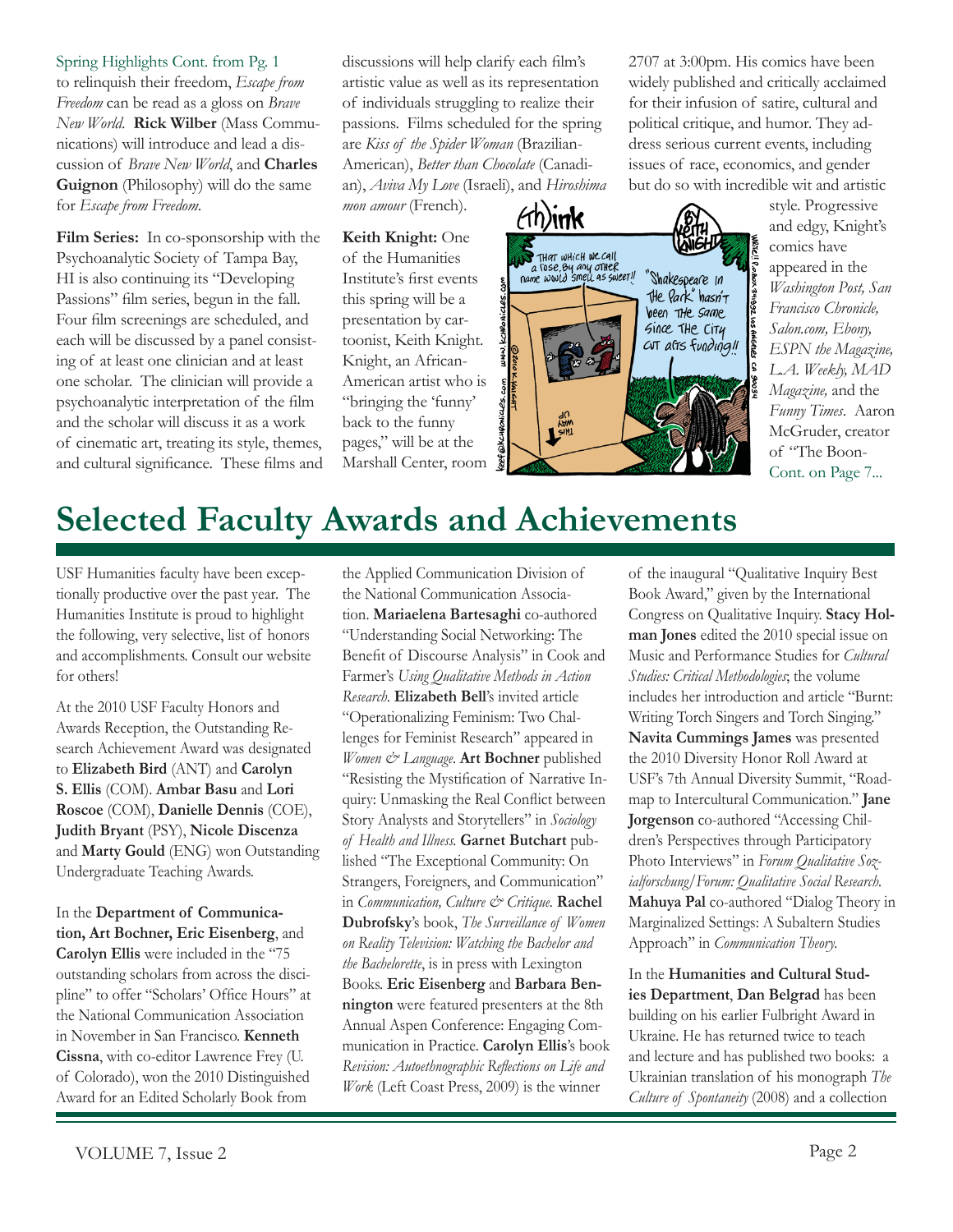of essays by Ukrainian scholars on American Studies methodology, *From Theories to Methods: New Interpretive Strategies in Literary and Cultural Studies* (2010). **Maria Cizmic**'s article "Embodied Experimentalism and Henry Cowell's *The Banshee*" appeared in *American Music* 28.4 (2010). **Annette Cozzi**'s book *The Discourses of Food in 19th-Century British Fiction* (Palgrave) came out in December. **Scott Ferguson** published "The Face of Time between Haeckel and Bergson or Toward an Ethics of Impure Vision" in *Qui Parle: Critical Humanities and Social Sciences* 19.1 (2010). **David Underwood** was awarded an ISLAC travel grant to conduct research in Spain on his project *"Seville in the New World; the New World in Seville: Multimedia Dimensions of the Transatlantic Baroque"* and will present findings in the February 2010 Humanities Institute Symposium on Early Modern Foundations of European Culture.

In **English, Rita Ciresi** was selected to be the Hughlene Frank Visiting Writer at Appalachian State U in April 2010 and was awarded a residency at the Santa Fe Art Institute for May and June 2010. **Marty Gould** was awarded an NEH grant to direct the 2011 Summer Seminar "Great Adaptations" for a select group of junior high and high school teachers hosted by the Dickens Project at the U of California at Santa Cruz. **Hunt Hawkins** edited a special issue of *The South Atlantic Review* on the subject of

Human Rights and the Humanities. **Pat Rogers** published *A Political Biography of Alexander Pope* (London: Pickering & Chatto, 2010). **Phillip Sipiora** delivered "Hemingway's Literary Architecture: A Cartographic View of the Sentence" at the Fourteenth International Hemingway Society's conference held in Lausanne, Switzerland. **Diane Price Herndl**, also in **Women's Studies**, co-edited her second anthology of feminist literary theory, *Feminisms Redux* (2009). **Ylce Irizarry** was awarded a McKnight Faculty Development Fellowship for 2010-2011. She also published "Making It Home: A New Ethics of Immigration in Dominican Literature" in *Hispanic Caribbean Literature of Migration: Narratives of Displacement* (Palgrave, 2010). **Meredith Zoetewey** published "A Rhetoric of Ornament: Decorating Mobile Devices in the Aesthetic Economy" in *Computers and Composition* 27.2 (2010). Other achievements by English faculty may be found in their monthly newsletter posted at http://english.usf.edu/news/newsletter/

In **History, Golfo Alexopoulos** received a year-long NEH Fellowship to support the



completion of her book *A Gulag History: The Violence of Everyday Life*, based largely on recently declassified Gulag archival documents. **Kees Boterbloem** published *The Fiction and Reality of Jan Struys: A Seventeenth-Century Dutch Globetrotter* (Palgrave Macmillan). **Julia Irwin** won the Best Article Prize from the *Journal of the Gilded Age and Progressive Era* for her article "Nation Building and Rebuilding: The American Red Cross in Italy during the Great War." Her book *Making the World Safe: The American Red Cross and America's Humanitarian Awakening* is under contract with Oxford U P. David Johnson's ground-breaking book *Lavender Scare on the Silver Screen* will be made into a documentary by filmmaker Josh Howard. **Elisabeth Bird, Fraser Ottanelli**  and **Erin Kimmerlee** continue their work documenting survival stores related to the 1967 massacre in Asaba, Nigeria; read more at http://asabamemorial.wordpress.com/. **Graydon Tunstall**'s book *Blood on the Snow: The Carpathian Winter War of 1915* (U P of Kansas) is receiving critical acclaim. **Huseyin Yilmaz**'s chapter "Containing Sultanic Authority: Constitutionalism in the Ottoman Empire before Modernization" will appear in *Islam and Constitutionalism* (Cambridge: Harvard U P).

In **Philosophy, Colin Heydt** was awarded a coveted American Council of Learned Societies Fellowship for his book project Cont. on Page 8...



# **Celebrate Darwin Day with Massimo Pigliucci**

The Departments of Integrative Biology and Philosophy and the Humanities Institute have organized a series of lectures by Massimo Pigliucci, in anticipation of Darwin Day (February 12). Dr. Pigliucci is a recognized leader in the field of evolutionary ecology. He is also



MASSIMO PIGLIUCCI Coma inhieri Material

trained as a philosopher and has recently left his position as Professor of Ecology and Evolution at Stony Brook to become Head of the Department of Philosophy at CUNY's Lehman College. He is committed to public outreach and known for actively engaging in the evolution versus creationist debate and encouraging understanding of evolution. He is, therefore,

one of the few active scientists who manages to bridge successfully traditionally different disciplines like Biology and Philosophy. Dr. Pigliucci will give three talks, one directed towards Biologists (but open to all), a second toward Philosophers (also open to all), and a third public outreach lecture directed toward the wider public as well as scholars. See the Spring 2011 Schedule of Events  $(p, 9)$  for the specific times and locations of Dr. Pigliucci's talks.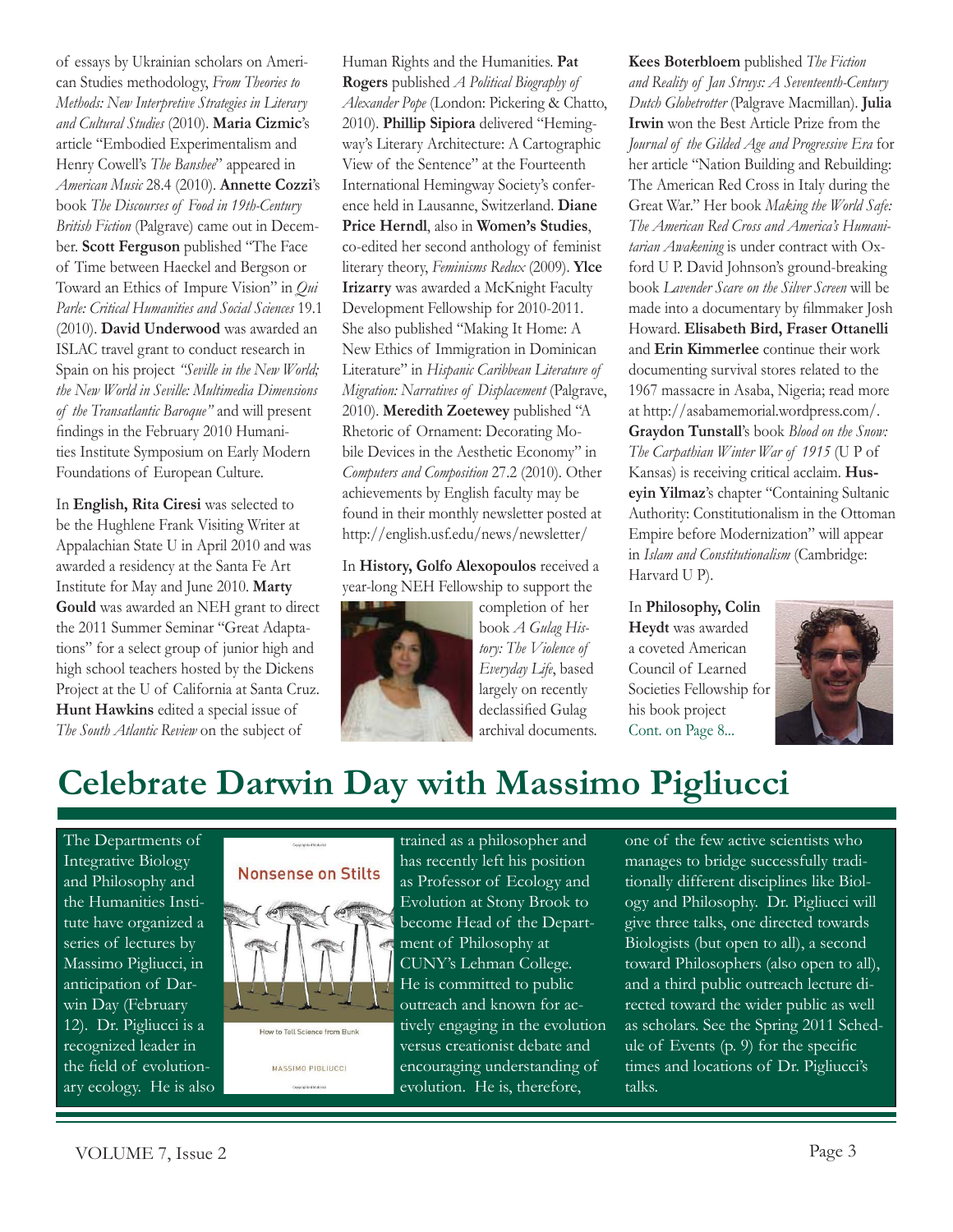# **Humanities Institute Summer Grant Report, 2010**

Research and analysis into student success and academic writing, consultation of original materials in archives, rare book and manuscript libraries, creative writing, cataloguing and the creation of databases, international field research and data collection, and in-depth narrative interviews are among the scholarly activities supported by the 2010 Humanities Institute summer grants funded by the Provost's Office.

#### Specific scholarly results:

**Garnet C. Butchart (COM):** Research at library collections of the U of Ottawa and the study of clinical cases by practicing analysts informed three sections of his co-edited volume, *Philosophy of Communication*, under contract with the MIT Press: "Language before Communication," "Difference, Subject, Other," and "Community and Incommunicability."

**Heide Castañeda (ANT):** Collection of archival data at the Deutsche Nationalbibliothek and its affiliates in Frankfurt am Main supplied materials for an article submitted to *Social Science and Medicine* and for two chapters of her book, *Without Papers: Illegalized Migration to Germany since*  Reunification, which will be completed in 2011 and submitted to interested editors at Indiana UP.

**Eunjung Choi (GIA):** Field research on political corruption and its effects were conducted in South Korea, producing two research papers: one submitted to the top-ranked journal *Electoral Studies*, and another presented in September at the annual conference of the *American Political Science Association*. His research required collecting data for qualitative and quantitative statistical analysis at both the macro and micro levels.

**Eric D. Duke (AFA):** Research trips to archives in Barbados and New York City allowed him to make significant strides towards the completion of his book *Out of One . . . Many Nations: Conceptualizing Federation in the British Caribbean and Black Diaspora*. The book proposal has been submitted to university presses, notably to those interested in Diaspora-oriented studies such as Indiana UP.

**Regina Hewitt (ENG):** At the Rare Book and Manuscript Library of the U of Pennsylvania she took extensive notes on materials too fragile to copy, permitting her to draft an essay and the introduction to her volume for Bucknell UP, *John Galt: Observations and Conjectures on Literature, History and Society* (completion date 2011). This Scottish writer's works have never been collected; Hewitt's volume will recover Galt's work and call attention to its significance in connection with current concerns in humanistic scholarship.

**Zoë Lang (MUS):** Travel to Harvard's libraries, notably to the Eda Kuhn Loeb Music Library, accelerated progress toward the completion of her book, *Austrian Music: The Strauss Family Legacy* (chapters have been submitted to Cambridge UP). Of particular use were findings about how the Strauss family was viewed during the mid-1930s as aesthetic values were being transformed to support political goals.

**Fraser Ottanelli (HTY):** Processing, transcribing and cataloguing of twenty-eight interviews he conducted with colleague Elisabeth Bird of survivors and witnesses of the 1967 massacre in Asaba, Delta State, Nigeria, informed a proposal for a large grant to the United States Institute of Peace. The videos and transcriptions will be posted on our library's guides' site. Ottanelli states: "We would not have progressed so successfully and well without the support of the Humanities Institute."

**Ira Sukrungruang (ENG):** Significant progress was made toward the completion of his memoir of family and history of Siam, *The*  Talk of Butterflies. Some chapters have been presented at conferences such as the *NonfictioNow Conference* and the *Association of Writers and Writing Programs Conference*. Parts of the book have been published or are forthcoming in the national publications *Shambhala Sun* and *Grist*.

**Amy Thompson and Camilla Vasquez (WLE):** Conducting and transcribing in-depth interviews allowed them to begin to respond to their research question: "How does being a non-native speaker of the language that one is teaching, variously impact, empower, and challenge individuals at different stages throughout their teaching careers? Analysis of their 200 pages of discourse data has yielded the paper "What's a Garcia Doing Teaching German? Narratives of NNS (non-native speaker) Language Teachers" which has been accepted for presentation at the annual *American Association of Applied Linguistics Conference* to be held in Chicago, March 2011. A second proposal will be submitted to another international conference and a British publisher, Multilingual Matters, has indicated interest in their ultimate book project.

**Robert H. Tykot (ANT):** Building on grants from the Samuel H. Kress Foundation and the American Institute for Maghrib Studies, Tykot's HI Grant allowed him to complete cataloguing, initial examination, and analysis of 200 marble samples, readying his further research which will involve the use of the mass spectrometer at USF's College of Marine Sciences. His projected publications in peer-reviewed major journals will significantly add to the body of knowledge relating to ancient cultural, political, and economic practices of Roman and other societies in the Mediterranean world.

**Wei Zhu (WLE):** Using multiple sources of data (individual student interviews, assignment guidelines and evaluation criteria, students' drafts, final versions of papers, and teacher and/or peer feedback on writing) and adopting a qualitative case-study design, her analysis of academic writing has led to pertinent findings that she will submit to top-tier journals such as *The Journal of Second Language Writing*, *Applied Linguistics*, and *English for Academic Purposes*. Her analysis has also generated new questions and provided a foundation for continued research including a proposal for an external grant project.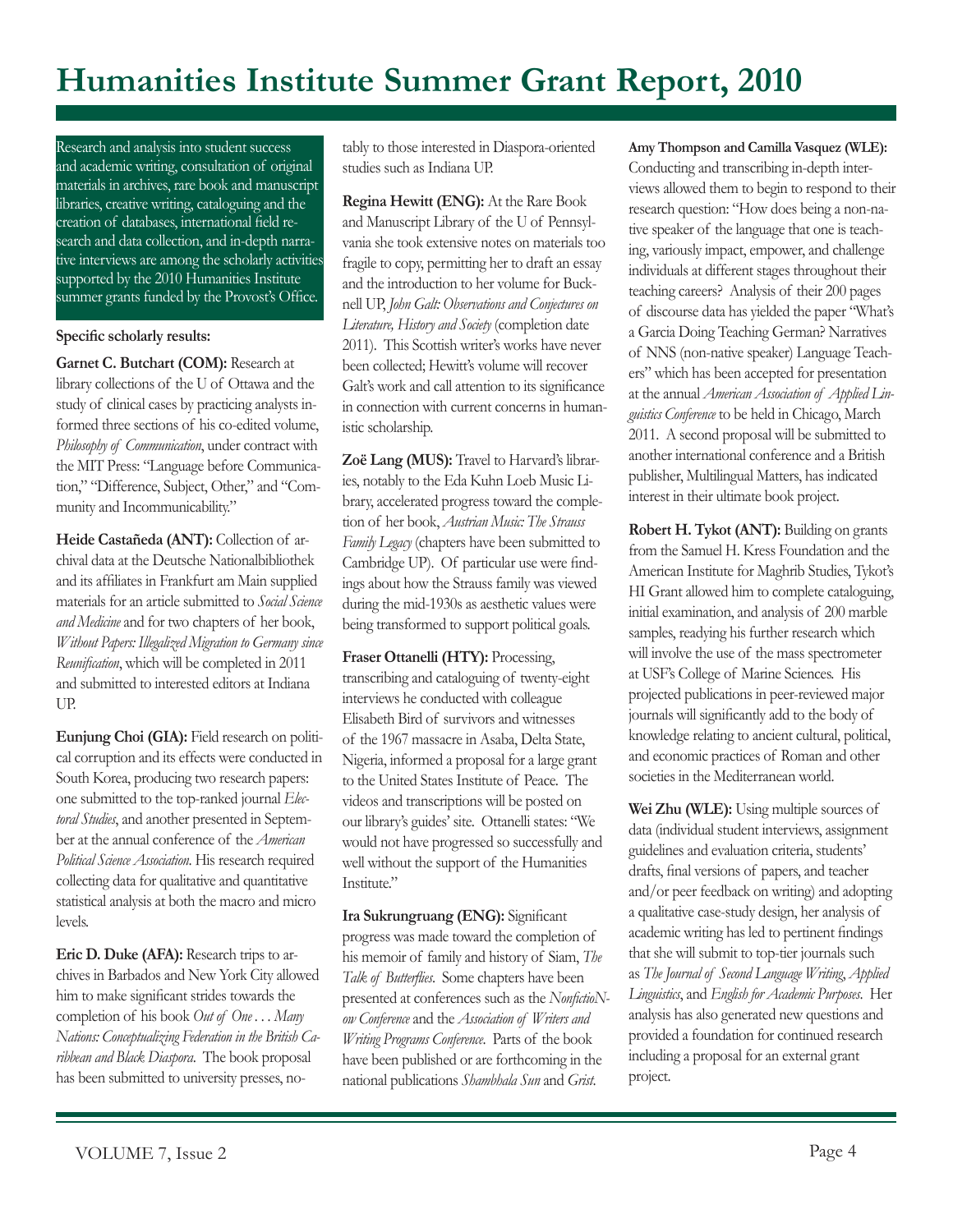# **Spring 2011: Schedule of Events**

## January

| Sun.     | "Developing Passions" Film        |
|----------|-----------------------------------|
| Jan. $9$ | Series: Kiss of the Spider Woman. |
|          | <b>MDA 1097</b>                   |
|          | $2:00$ p.m.                       |
| Thu.     | Keith Knight: "Fear of a Black    |
| Jan. 27  | Marker: the Funny and Controver-  |
|          | sial Cartoons of Keith Knight"    |
|          | <b>MSC 2707</b>                   |
|          | 2:30 p.m. Reception               |
|          | 3:00 p.m. Presentation            |

# February

Sun. Feb. 6 **"Developing Passions"** Film Series: *Better Than Chocolate.* **MDA 1097 2:00 p.m.**

#### Thu. Feb. 10 - Fri. Feb. 11

**Massimo Pigliucci: Darwin Day Events**

#### Thu. Feb. 10 Synthesis?" "Toward an Extended Evolutionary

**MSC 2709 3:30 p.m. Lecture**

| Fri. | "When Philosophers Talk About |
|------|-------------------------------|
|      | Feb. 11 Evolution"            |
|      | <b>MSC 3705</b>               |
|      | 2:00pm Lecture                |
|      |                               |

"Nonsense on Stilts: How to Tell Science from Bunk" **MOSI Science Works Theater 7:00 p.m** 

Thu. Feb. 17 - Fri. Feb. 18 **Early Modern Symposium**

Thu. Feb. 17 "Local Craft, Universal Science: **Pamela Smith:** Keynote Address: Lived Experience and the Written Word in the Early Modern World" **MSC 2708 7:00 p.m. Lecture Panel Discussions:** *Various Topics* **MSC 2708** Feb. 18 **Panels begin at 10:00 a.m., 2:00**  Fri. **Peter Machamer:** Keynote Address **MSC 2708 9:00 p.m. Lecture**

# February

Tue. Feb.. 22 **Great Books Series:** Rick Wilber presents *Brave New World.* **TECO Room (Education Building) 6:30 p.m. Reception 7:00 p.m. Discussion**

# March

#### Thu. Mar. 3 - Fri. Mar. 4 **Global Humanities Symposium**

1  $\overline{\Lambda}$ 

> Si  $\overline{\Lambda}$

| Thu.<br>Mar. 3 | <b>Panel Discussions:</b> Various Topics<br><b>Grace Allen Room</b><br>1:00 p.m. Opening Remarks<br>Panels begin at 1:15 p.m. & 3:15p.m.                  |
|----------------|-----------------------------------------------------------------------------------------------------------------------------------------------------------|
|                | Giles Gunn: "Reframing the Humani-<br>ties under the Sign of the Global"<br><b>MSC 4200</b><br>6:30 p.m. Reception<br>7:00 p.m. Lecture                   |
| Fri.<br>Mar. 4 | Mark Amen: "Connecting in the 21st<br>Century: Barriers and Bridges to the<br>Global<br><b>Grace Allen Room</b><br>9:00 a.m.                              |
|                | <b>Panel Discussions:</b> Various Topics<br><b>Grace Allen Room</b><br>Panels begin at 10:15 a.m., 1:30 p.m.<br>& 3:15 p.m.                               |
|                | Jonathan Curiel: "Dispatches From<br>The Third Way: Arab and Muslim<br>Culture in America"<br><b>MSC 2707</b><br>6:30 p.m. Reception<br>7:00 p.m. Lecture |
| Sun.<br>Mar. 6 | "Developing Passions" Film<br>Series: Aviva My Love.<br><b>MDA 1097</b><br>$2:00$ p.m.                                                                    |

**"Stampede of Culture"** Jazz music by USF Jazz Ensemble. Food and fun brought to you by HCSO. **MSC Amphitheater 5:00 p.m. Performance** Thu. Mar. 10

## March

|                 | Wed. Mar. 23 - Thu. Mar. 24<br><b>Science Fiction Symposium</b> |  |
|-----------------|-----------------------------------------------------------------|--|
| Wed.            | Nalo Hopkinson: Keynote Address                                 |  |
| Mar. 23         | <b>Traditions Hall (Alumni Center)</b>                          |  |
|                 | 6:30 p.m. Reception                                             |  |
|                 | 7:00 p.m. Keynote Address                                       |  |
| Thu.<br>Mar. 24 | Panel Discussion: Julie Czerneda,<br>Kathleen Goonan, and Nalo  |  |
|                 | Hopkinson                                                       |  |
|                 | <b>MSC 3709</b><br>3:00 p.m. Discussion                         |  |
| Tue.            | <b>Great Books Series: Charles Gui-</b>                         |  |
| Mar. 29         | gnon presents Escape from Freedom                               |  |
|                 | <b>Traditions Hall (Alumni Center)</b>                          |  |
|                 | 6:30 p.m. Reception<br>7:00 p.m. Discussion                     |  |
| April           |                                                                 |  |
| Sun.            | "Developing Passions" Film                                      |  |
| Apr. 3          | Series: Hiroshima Mon Amour.                                    |  |
|                 | <b>MDA 1097</b>                                                 |  |
|                 | 2:00 p.m.                                                       |  |
| Mon.            | <b>National Poetry Month</b>                                    |  |
| Apr. 4          | <b>Suzanne Rhodenbaugh</b><br><b>Grace Allen Room</b>           |  |
|                 | 2:00 p.m. Poetry Reading                                        |  |
| Wed.            | <b>Janet Sylvester</b>                                          |  |
| Apr. 6          | <b>MSC 3707</b><br>7:00 p.m. Poetry Reading                     |  |
| Wed.            | <b>Peter Meinke</b>                                             |  |
| Apr. 13         | <b>MSC 3707</b>                                                 |  |
|                 | 7:00 p.m. Poetry Reading                                        |  |
| Fri.            | <b>Dennis Hinrichsen</b><br>GraphicStudio                       |  |
| Apr. 15         | 6:00 p.m. Poetry Reading                                        |  |
| Sun.            | Poetry and Jazz                                                 |  |
| Apr. 17         | Jimmie B. Keel Regional                                         |  |
|                 | Library<br>2:00 p.m.                                            |  |
| Wed.            | <b>Jericho Brown</b>                                            |  |
| Apr. 20         | <b>MSC 3707</b>                                                 |  |
|                 | 7:00 p.m. Poetry Reading                                        |  |
| Wed.            | Galway Kinnell                                                  |  |
| Apr. 27         | <b>Traditions Hall (Alumni Center)</b>                          |  |

**p.m, and 4:00 p.m.**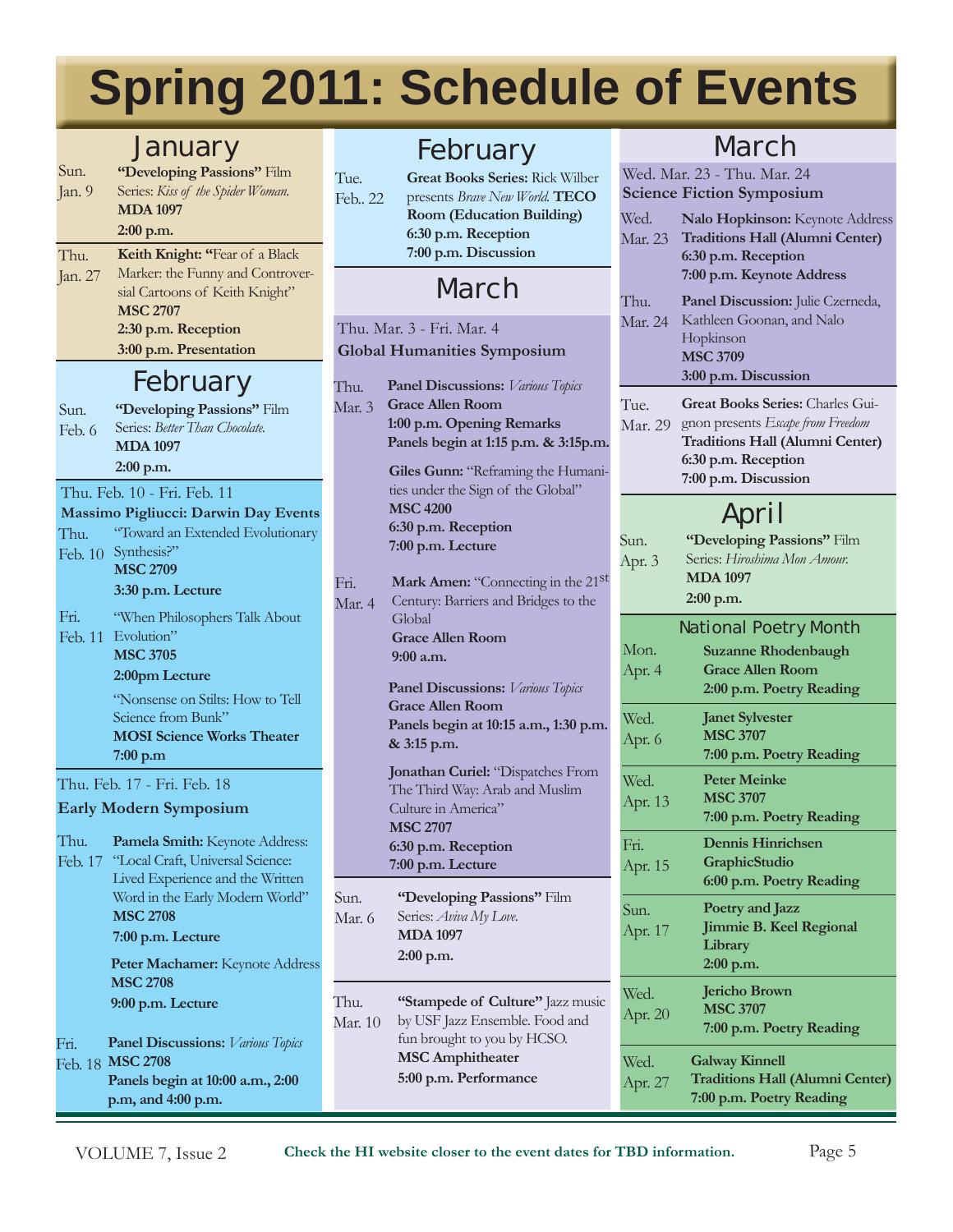# **Galway Kinnell Headlines National Poetry Month**

Each year the Humanities Institute participates in the celebration of National Poetry Month. In 1996, the American Academy of Poets launched an initiative to make the month of April a nationwide celebration of poetry. Organizations across the country sponsor readings, festivals, and workshops to increase participation in this vital form of expression. This year marks the Humanities Institute's largest series of NPM events. With the continued help of the University Lecture Series, HI will be hosting one outstanding poet every Wednesday night for the entire month of April. **Janet Sylvester** will be reading on April 6. Sylvester is the author of three books of poetry—the most recent entitled *Visitor at the Gate*. Her work has appeared in dozens of prestigious literary journals, and she has received a PEN Discovery Award, the Grolier Poetry Prize, and an Academy of American Poet's Award.

The following week, **Peter Meinke** will give a reading on April 13. Meinke, the Poet Laureate of St. Petersburg, has published 15 books of poetry and appeared in countless journals and magazines. He has received two NEA Fellowships and 3 prizes from the Poetry Society of America. On April 20, **Jericho Brown** will visit USF. Brown's debut collection, *Please*, won the 2009 American Book

Award and has received vast critical praise. In recent years he has been



awarded the Patterson Poetry Prize, received a Whiting Writer's Award, and was nominated for a Pushcart Prize. Finally, on April 27, the Humanities Institute is proud to welcome Pulitzer Prize-winning poet **Galway Kinnell**. Kinnell has been a major figure of American poetry for

decades and, in addition to winning the Pulitzer Prize, has received the National

Book Award, the Frost Medal, a Mac-Arthur Fellowship, and the Wallace Stevens Prize. He has served as the State



Poet of Vermont and the Chancellor of the Academy of American Poets. HI is honored to host one of this country's most renowned and influential poets.

Poetry Month will be further enriched by a reading by poet and USF alumna **Suzanne Rhodenbaugh** on April 4, a reading by **Dennis Hinrichsen** on April 15, as well as a set of jazz and poetry performances at the Jimmie B. Keel Regional Library on April 17.

Director's Statement Cont. from Pg. 1 surprise at the surprise, something has in fact happened, and there is a difference. No doubt partly this difference is a result of accretion, reduction after reduction, slight after slight building one on the other, with recent events simply being the proverbial straw that broke the back and brought about an emotional shift from demoralization to outright panic. But also, I think, it's a result of a realization that the pervasive belief today is that desperate global economics and politics require maximal commitment to applied fields that will strengthen us--the U.S. in this case being the literal "us"--economically and technologically. Thus, humanities and the arts, nice as they are, are not directly and immediately connected to survival, and therefore, when cuts must come, that's where they will have to come from.

But this is not just a crisis in the humanities. The crisis is related to a broader spectrum of disciplines--the "Liberal Arts," since ancient times those disciplines regarded as the ones appropriate for free people, education designed to help people learn to use their freedom wisely and well. And the sciences have always been partners with the humanities in delivering liberal education and creating new knowledge that becomes part of what must be the continually evolving content of what a liberal education ought to be. Indeed, the idea of liberal education is one of a handful of ideas that has abiding relevance, that, in spite of all the changes that have occurred over the past couple millennia, ought not to be dismissed lightly—especially in a democracy, where broad, intelligent participation is a requirement for its survival as a democracy. Thus, it is not

just the humanists who have been hurt, it is scientists as well, at least those scientists driven more by curiosity and wonder than by the need to produce tangible, short term applications. True, "pure" science usually produces practical results *eventually*. As do the humanities. One does not become a good citizen, a wise voter, an intelligent consumer, or a happy person by creating new technologies or even by discovering ways to live longer, nice as those things are. One does so by learning to think critically, by having a knowledge of history, by learning to imagine as best one can the experience of the other, and by engaging in self-interrogation in order to make the wisest possible best guess regarding what, in the long run, is going to make one satisfied with oneself and one's life.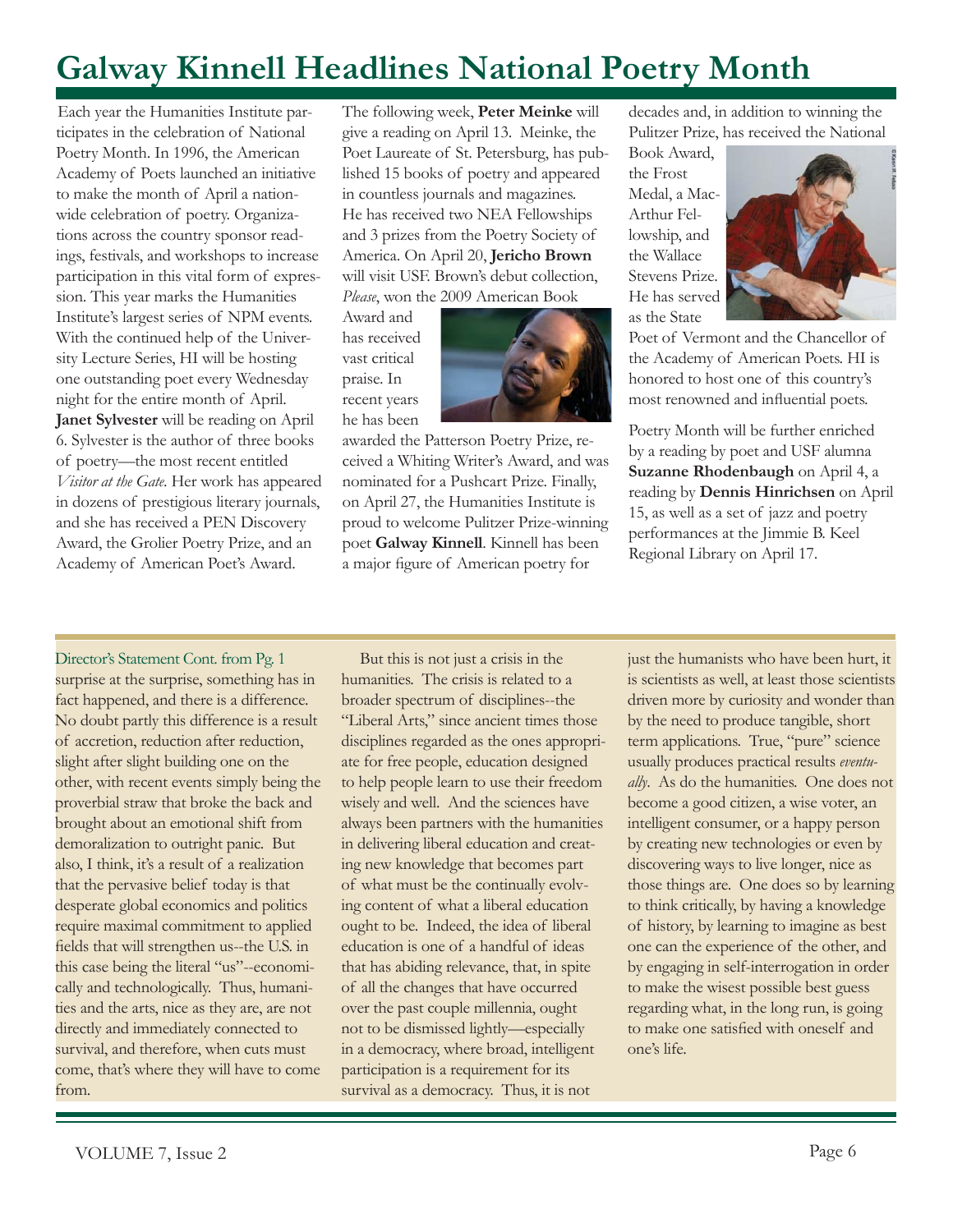Spring Highlights Cont. from Pg. 2 -docks," says Knight is "fluid and energetic and wild … very, very smart and very, very funny." Start the semester with an afternoon of art, comedy, and social commentary. Knight's appearance is cosponsored by USF's School of Art and Art History.

**Early Modern Conference:** The Department of Humanities and Cultural Studies, the Department of Philosophy, and the Humanities Institute are planning a small conference called "Early Modern: The Cultural Foundations of Europe," for February. The purpose of the conference is to explore the global dynamics and tensions of the present that are the legacy, and perhaps the culmination, of a long period in which societies of European origin have enjoyed global dominance. In effect, the "modern" era can be understood as the era in which European ideas and practices profoundly affected the ways of life in the world's other major cultural systems. This symposium will bring together scholars from diverse departments who are doing research related to this topic. There will be two invited keynote lectures on Feb. 17, one by **Peter Machamer**, Professor of History and Philosophy of Science at the University of Pittsburgh, and a second by **Pamela H. Smith**, Professor of History at Columbia University.

**Early Modern Panels: Friday, Feb. 18 Cosmology and Science:** 10:00am - 11:30am Alex Levine (Chair) Roger Ariew Doug Jesseph Joanne Waugh

**Art and Literature:** 2:00pm - 3:30pm Giovanna Benadusi (Chair) Anne Latowsky Laura Runge

**East-West Perspectives:** 4:00pm - 5:30pm Dan Belgrad (Chair) David Underwood Martin Schönfeld Wei Zhang

**Global Humanities Symposium:** The process of globalization is a central concern of scholarly research today. And yet there has been relatively little discussion of globalization in the Humanities. Scholars in specific Humanities disciplines talk about post-colonial literature, border studies, hybridity in art and literature, world music, cross-Atlantic studies, and all sorts of other things that don't have specific tags and that freely cross borders (as do corporations, labor, capital, air, and viruses) and are also effects of and part of globalization. But seldom do they get together, compare notes, and identify the Humanities generally as playing a significant part in globalization. This symposium will bring together people from throughout the university for a series of panels to discuss the various manifestations of globalized culture. The first keynote address, "Reframing the Humanities under the Sign of the Glob-

al," will be delivered by **Dr. Giles Gunn**, Chair of Global and International Studies and Professor of English and Global and International Studies at the University of California, Santa Bar-



bara. The second keynote, "Dispatches From The Third Way: Arab and Muslim



Culture in America," will be a public outreach event that will be delivered by **Jonathan Curiel**, journalist and author of *Al' America:* 

*Travels Through America's Arab and Islamic Roots*. **Mark Amen**, Academic Director of USF's Patel Center for Global Solutions, will deliver an overview of global issues, addressing global humanities in particular. This symposium is being cosponsored by the Center for the Study of International Languages and Cultures, the Patel Institute, the Department of English, and the Humanities/Cultural Studies

Student Organization. **Global Humanities Panels: Thursday, Mar. 3 Cultural Sustainability:** 1:30pm - 3:00pm Christian Wells and Laura Runge (Chairs) Martin Schönfeld Cheryl Hall Dell deChant Laura Runge Carl Herndl E. Christian Wells Rebecca K. Zarger Noel M. Smith Cesar Cornejo Joanne Waugh

**Separatism in the Era of Globalization:**  3:15pm - 4:30pm Hunt Hawkins (Chair) Brent Weisman Heide Castañeda Heike Scharm

**Global Humanities Panels: Friday, Mar. 4**

**New Latin American Narrative:** 10:15am - 11:30am Pablo Brescia (Chair) Christina Rivera Garza Carina González Adriana Novoa

**The Global Gaze and Interdisciplinary Approaches:** 1:30pm - 3:00pm Madeline Cámara (Chair) Christine Probes Harry Vanden Sonia Wolmuth Patrizia La Trecchia

**Language, Rights, and Sustainability:** 3:15pm - 4:30pm Ambar Basu (Chair) Eric J. Morgan Camilla Vásquez John A. Barnshaw

**Women Writers of Science Fiction:** The Humanities Institute has planned, along with **Rick Wilber** in Mass Communications, a Science Fiction Symposium for Cont. on Page 10.

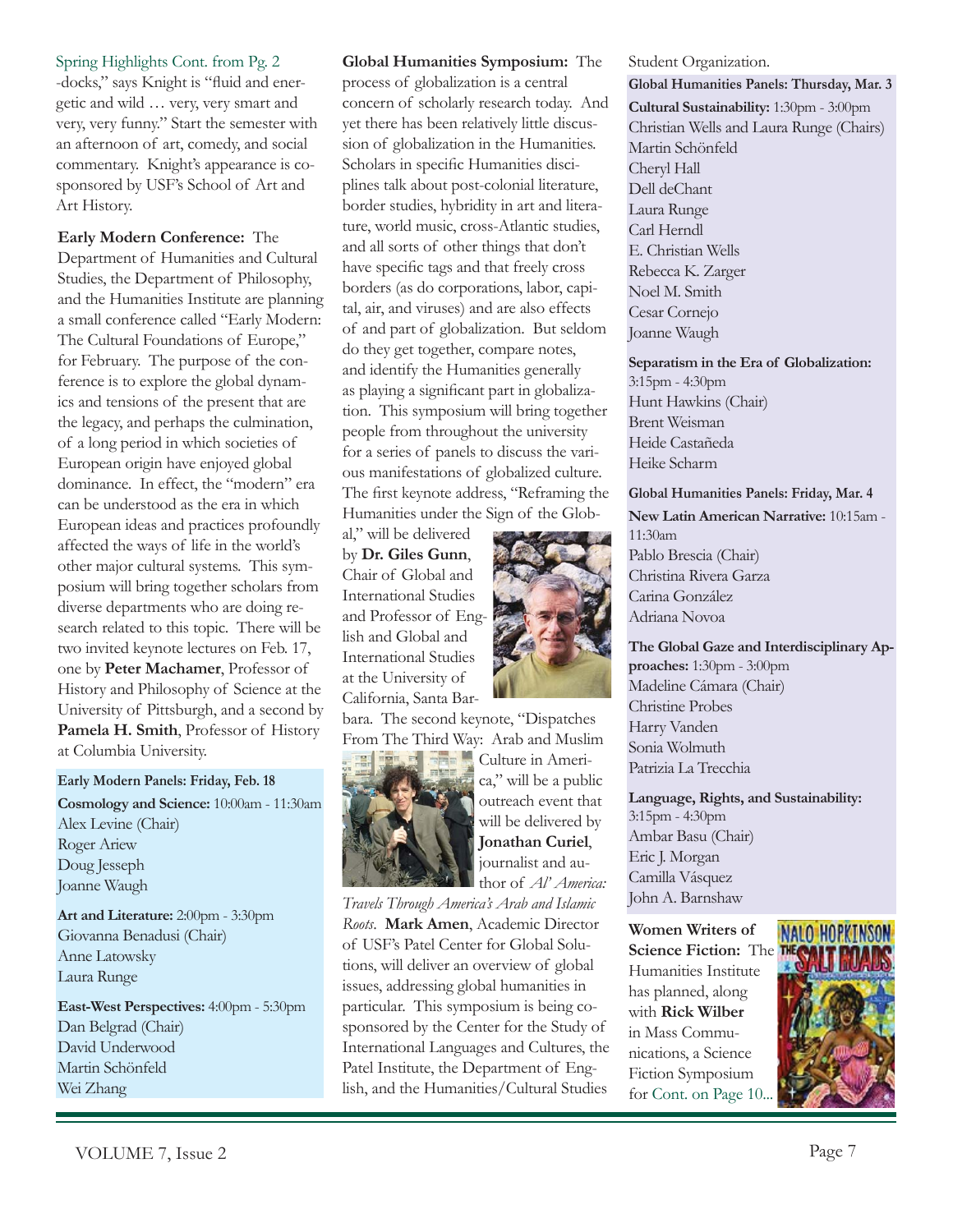Faculty Accomplishments Cont. from Pg. 3 *Directing the Conscience and Cultivating the Mind: Practical Ethics in Eighteenth-Century Britain,* the first book-length study to examine different accounts of practical ethics. **Roger Ariew**  co-edited *Modern Philosophy: An Anthology of Primary Sources,* 2nd ed. (Cambridge MA: Hackett, 2009). **Sidney Axinn** authored *Sacrifice and Virtue: A Kantian Interpretation* (Lantham MD: Lexington Books, 2010). **Charles Guignon** co-edited Fyodor Dostoevsky's *Notes from the Underground* (Cambridge MA: Hackett, 2009). **Alex Levine**  co-authored (with **Adriana Novoa**) *From Man to Ape* (Chicago: U of Chicago P, 2010). **Ofelia Schutte** co-edited *A Companion to Latin American Philosophy* (London: Blackwell, 2009). **Stephen Turner** published *Explaining the Normative* (Cambridge UK: Polity, 2010). **Thomas Williams** co-authored *Philosophy in the Middle Ages,* 3rd ed. (Cambridge MA: Hackett, 2010). **Eric Winsberg** published *Science in the Age of Computer Simulation* (Chicago: U of Chicago P, 2010).

**The Religious Studies Department** honored the three decades of achievement of **Darrell Fasching** with a Retirement Dinner

in November and the presentation of a Graduate Scholarship in his honor in his special area of "Religion, Ethics, and Globalization." **Michael DeJonge**  was awarded a collaborative grant with



German colleague Christiane Tietz from the German Alexander von Humboldt Foundation for their project "Loss and Gain: Religion as Translation." **Carlos Lopez**'s book *Paippalada Samhita 13 and 14: Critical Edition, Translation and Commentary* will appear in the Harvard Oriental Series. **Mozella Mitchell**  delivered the keynote address, "Racial Reconciliation," at the IARF and World Congress of Religions Annual Conference held in Clearwater, FL in January 2010 under the theme "Reconciliation with the Earth, One Another, and the Stranger." **Wei Zhang** presented two international conference papers in China: "Buddhism and Phenomenology" in Wuhan and "Daoism and Traditional Chinese Medicine" in Chengdu.

In **World Languages**, **Pablo Brescia** was the 2010 winner of the *Fourth Annual Jamie Bishop Award for an Essay not in English,* IAFA (International Association for the Fantastic in the Arts) for his "Dos hombres y un bebé: ansiedades tecnológicas transamericanas." **Gaëtan Brulotte**'s book *La Nouvelle québécoise* (Montréal: HMH, 2010), written with the support of a Humanities Institute 2006 summer grant, has already been acclaimed as "the first scholarly book of its kind to cover 150 years of short story production in French Québec." **Madeline Cámara** received a Research Grant from IS-LAC for archival research at the Foundation Luis Muñoz Marin in Puerto Rico where she also delivered the invited lecture "Inés María Mendoza y María Zambrano." **Margit Grieb**  co-edited a volume of selected presentations from the Southeast Foreign Languages, Literatures and Film conference held at USF, co-sponsored by the Humanities Institute: *Cultural Perspectives on Film, Literature, and Language* (Boca Raton: Brown Walker Press, 2010). **Stefan Huber** is the editor of the web journal *Tampa Papers in Linguistics* (TPL), focusing on various linguistic topics and theoretical approaches; see his web site http:// www.tampalinguistics.org/thejournaltpl.htm. **Patrizia La Trecchia**'s article "Identità migranti e luoghi della memoria" appeared in the December issue of *Mondi migranti: rivista di studi sulle migrazioni internazionali* (Milano: Franco Angeli Edizioni). **Anne Latowsky** completed a year-long coveted National

Endowment for the Humanities Fellowship in support of her book project *Holy Land Fictions: Journeys to Jerusalem and Constantinople in the Medieval French Tradition*.



**Christine Probes** delivered "Controversy

and Consolation: The Animal in the Royal Court, Madame and her Spaniels" at the Thirty-Third annual Conference on "Animality/Animalité" of the British Society for Seventeenth Century French Studies, London, September 2010 and published "*Mundus imago Dei est:* The Spirituality of the Emblematist of the French Renaissance" in *Reformation and Renaissance Review* 11.2 (2010). **Eric Shepherd** was named to the federally funded STARTALK National Advisory Board which is planning a national roadmap for the next 5 years in terms of critical languages. **Kersuze Simeon-Jones**'s book *Literary and Sociopolitical Writings of the Black Diaspora in the Nineteenth and Twentieth Centuries* appeared with Lexington Books in 2010. She also published the chapter "Masculinity in Hurston's Texts" in *The Inside Light: New Critical Essays on Zora Neale Hurston*, edited by **Deb Plant** of **Africana Studies** (Praeger, 2010). **Camilla Vásquez** co-authored "Raising Teachers' Awareness about Corrective Feedback through Research Replication" in *Language Teaching Research* 14.4 (2010).

In the **College of the Arts**, **Elisabeth Fraser** was awarded a New York Public Library Research Fellowship for summer 2010; she published "Images of Uncertainty: Delacroix and the Art of Nineteenth-Century Expansionism" in *Cultural Contact and the Making of European Art since the Age of Exploration* (U of North Carolina P, 2010). **John Robison** was a keynote speaker for the annual World Music Days Conference at the Central Conservatory in Beijing November, 2010. In September he presented lecture-recitals on solo Renaissance lute and Baroque oboe at Seoul National University of Education and Pai Chai University in Daejeon. **Noel Smith**, Curator of Education and of Latin American & Caribbean Art in USF's Graphicstudio, was awarded the Hispanic Heritage Faculty Award.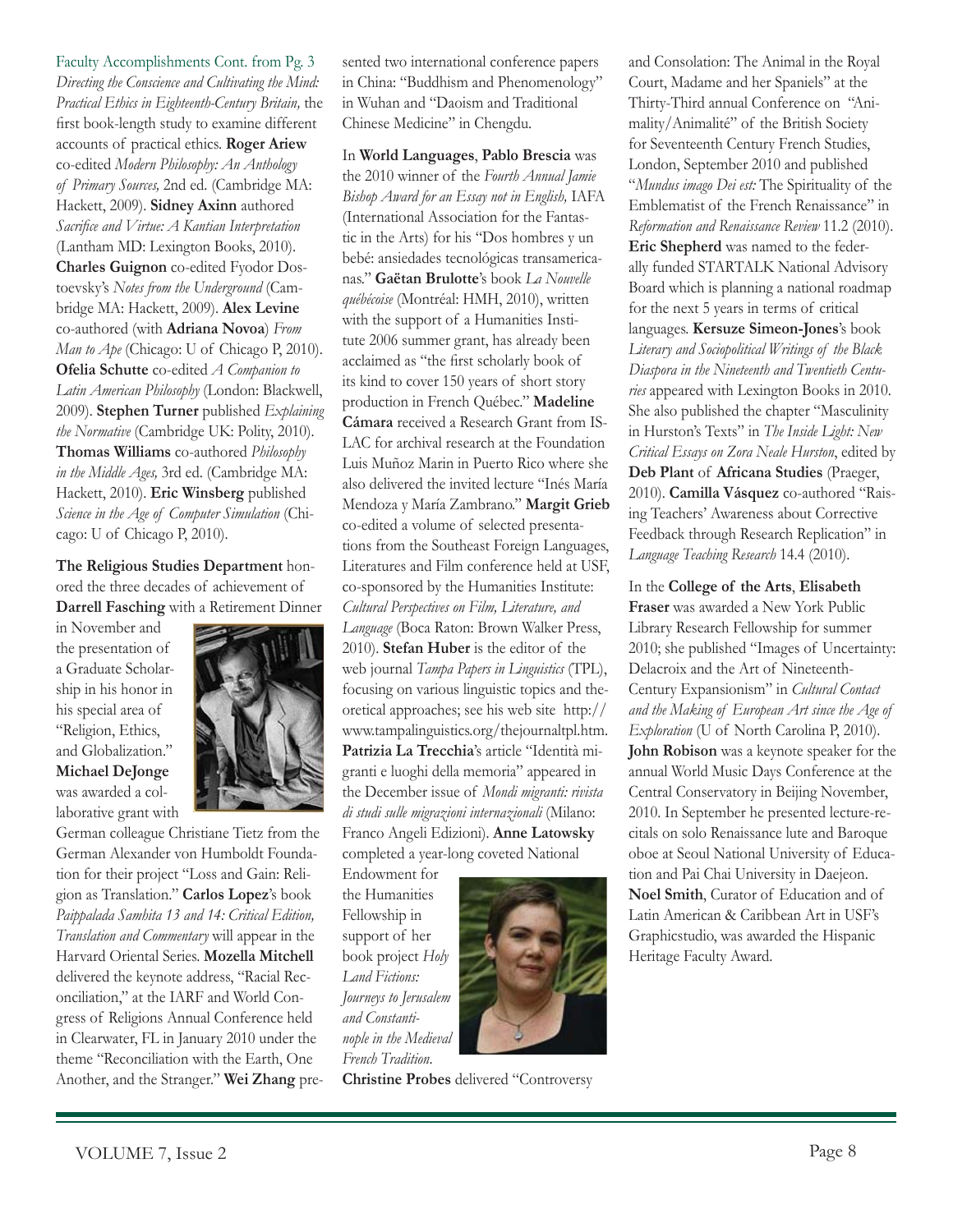# **Fall 2010 Highlights**



Dr. Fran**ç**ois Dupuigrenet Desroussilles, Professor of Religion at Florida State University, delivers the keynote address at the "Religious Representations" Symposium.



(L to R) Silvio Gaggi, Naief Yehya, Diego Trelles Paz, Pablo Brescia, and Christine Probes at the "Latin American Writers in the United States Colloquium."



75 Jesuit High School students join USF students, faculty, and community members at last fall's Great Books Series for a discussion of *The Federalist Papers* lead by Dr. Mike Gibbons.





Over 400 people gathered at the Marshall Center Amphitheater to enjoy the live music provided by USF jazz ensembles at last fall's Stampede of Culture.



Dr. Olga Gershenson presents her research findings on Soviet Holocaust films at the

Lively group discussion at the public forum on Democracy and the Humanities.



Grace Allen Room. Dr. James D'Emilio presents a special Halloween lecture: "Night of the Living Dead...Medieval Style."

VOLUME 7, Issue 2 Page 9